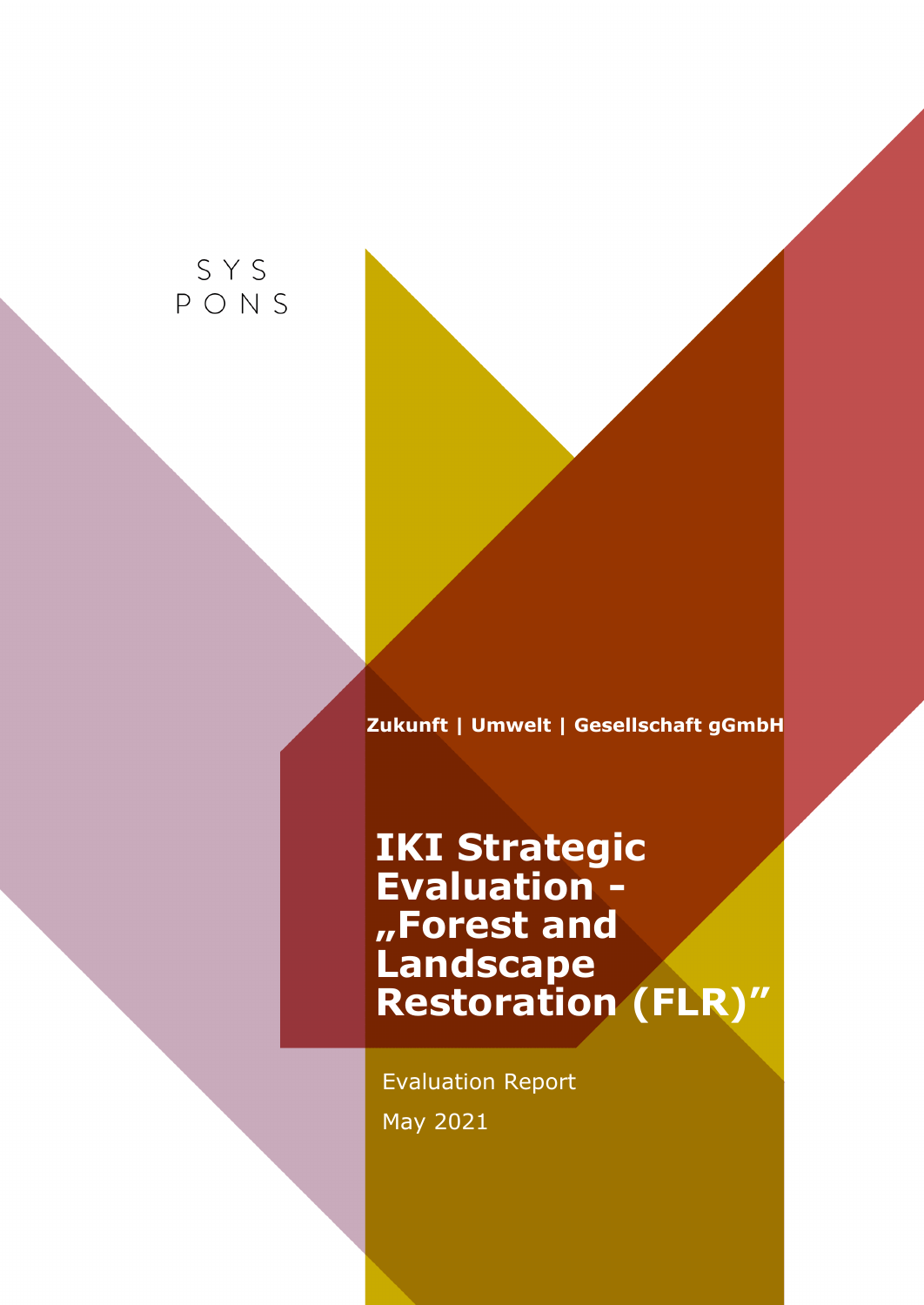**Zukunft | Umwelt | Gesellschaft gGmbH** 

# **IKI Strategic Evaluation - "Forest and Landscape Restoration (FLR)"**

Evaluation Report May 2021

Syspons GmbH

Matias Krämer Manager

Motje Seidler Senior Consultant

Phone: +49 151 26 46 04 85 Mail: [matias.kraemer@syspons.com](mailto:matias.kraemer@syspons.com)

© Syspons 2021. All rights reserved.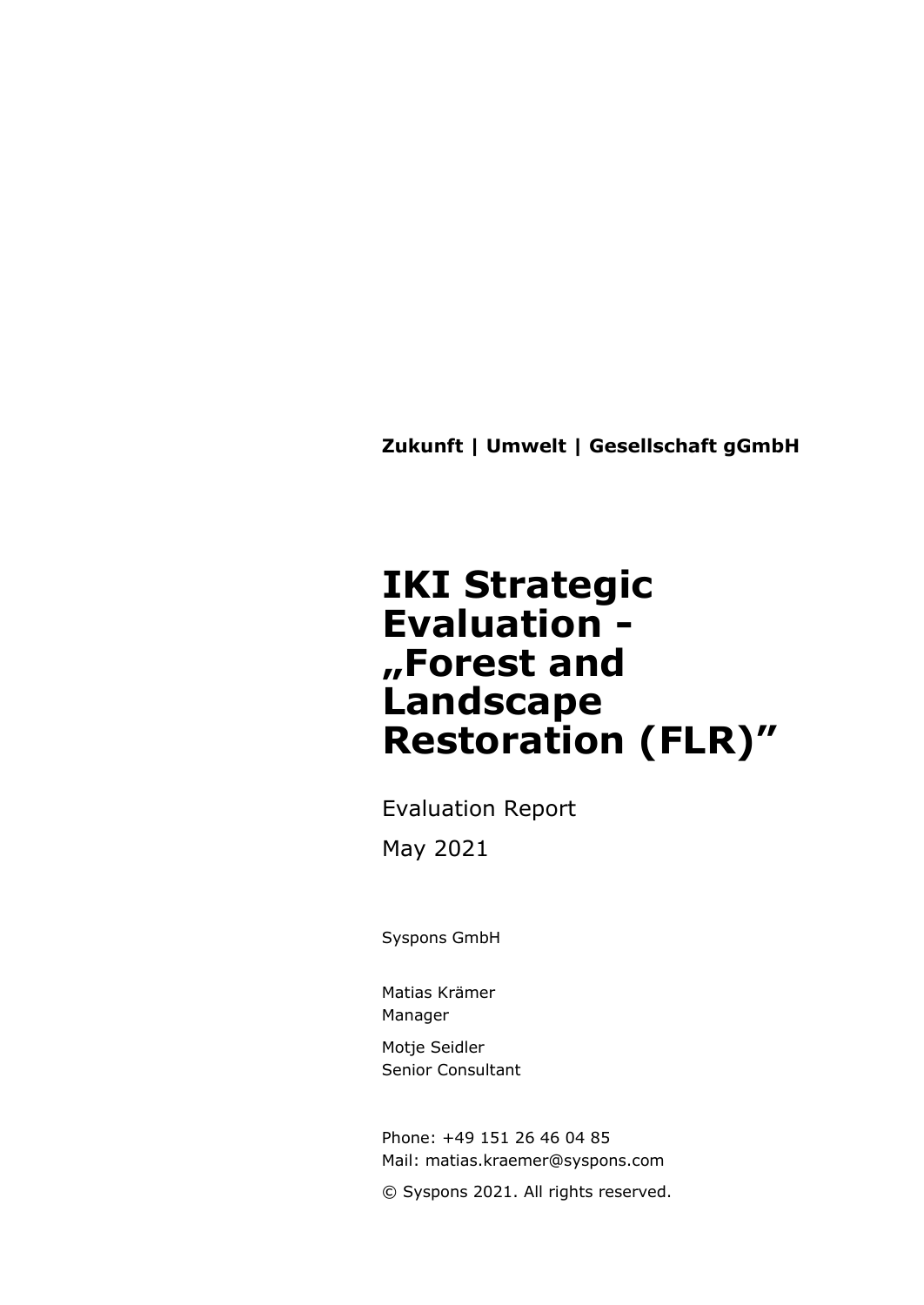

## **0 Executive Summary**

### **Background and Goals of the Evaluation**

Syspons GmbH was commissioned by the Zukunft – Umwelt – Gesellschaft gGmbH (ZUG) to carry out a strategic evaluation of International Climate Initiative (IKI)-funded projects in the area of "Forest and Landscape Restoration" (FLR). The evaluation encompasses five FLR projects in El Salvador, which are/were implemented by three different organisations: Gesellschaft für Internationale Zusammenarbeit (GIZ), International Union for the Conservation of Nature (IUCN), and the World Resources Institute (WRI).

The evaluation serves both learning and accountability purposes. To this end, the evaluation includes a comprehensive analysis with regards to the relevance, effectiveness, and complementarity of the different FLR projects. Furthermore, the evaluation also investigates the stakeholder landscape in the FLR sector in El Salvador, to assess the ways in which the IKI projects have contributed to creating the necessary enabling framework conditions for FLR in El Salvador. The results of the evaluation intend to contribute to improving IKI's approach in the FLR sector. In order to fulfil the objectives of the evaluation, a combination of two different evaluation approaches was chosen: the evaluation design is based on a contribution analysis and complemented by a network analysis. The network analysis was based on the theory of social network analysis, combined with the relational coordination approach.

The evaluation took place between December 2020 and May 2021. Data collection followed a mixedmethods approach and was conducted remotely, due to travel restrictions in the context of the COVID-19 pandemic. Qualitative and quantitative data was gathered and analysed through a desk research, analysis of project documents and secondary data, semi-structured interviews, focus group discussions, as well as an online survey among stakeholders in El Salvador.

### **Evaluation Object**

The strategic evaluation was carried out on five projects dedicated to forest and landscape restoration in El Salvador; the projects are funded by the International Climate Initiative (IKI). IKI is part of the German efforts to promote international climate and biodiversity protection policies, and thus constitutes one of the key instruments of the German Federal Ministry for the Environment, Nature Conservation and Nuclear Safety (BMU) for financing measures on climate change mitigation and adaptation, as well as protection of biodiversity.

The five selected projects are global and regional projects funded by the IKI, with components or pilots that were/are implemented in El Salvador. Three of these projects have already been concluded, while two projects are still ongoing. GIZ and IUCN are each responsible for two of the five projects, while WRI is in charge of one project. The evaluation focussed exclusively on the project components related to El Salvador. It assessed the way in which the IKI projects have contributed to an enabling environment for FLR in El Salvador, and thus to achieving long-term FLR objectives.

### **Key Findings of the Evaluation**

The evaluation has found various **strengths** of the IKI projects engaged in forest and landscape restoration in El Salvador. First, the analysis reveals that the IKI projects have contributed to the development of a close and strong network of actors engaged in FLR, and strengthened the quality of cooperation between stakeholders in the FLR arena, by bringing together actors from different sectors. The implementing organisations GIZ, WRI, and IUCN are well-connected and perform an important cohesive function in the network. Furthermore, the evaluation revealed that international organisations (including initiatives like IKI) and the public sector are seen as the most influential stakeholder groups in the FLR arena in El Salvador. Because of this influential role of international actors, the IKI projects play a vital role in ensuring a continuous FLR approach in the country – especially in times of changing government priorities. At the same time, the evaluation found that collaboration between international initiatives like IKI and the public sector was a necessary condition to ensure a consolidated and nationally owned FLR approach in El Salvador.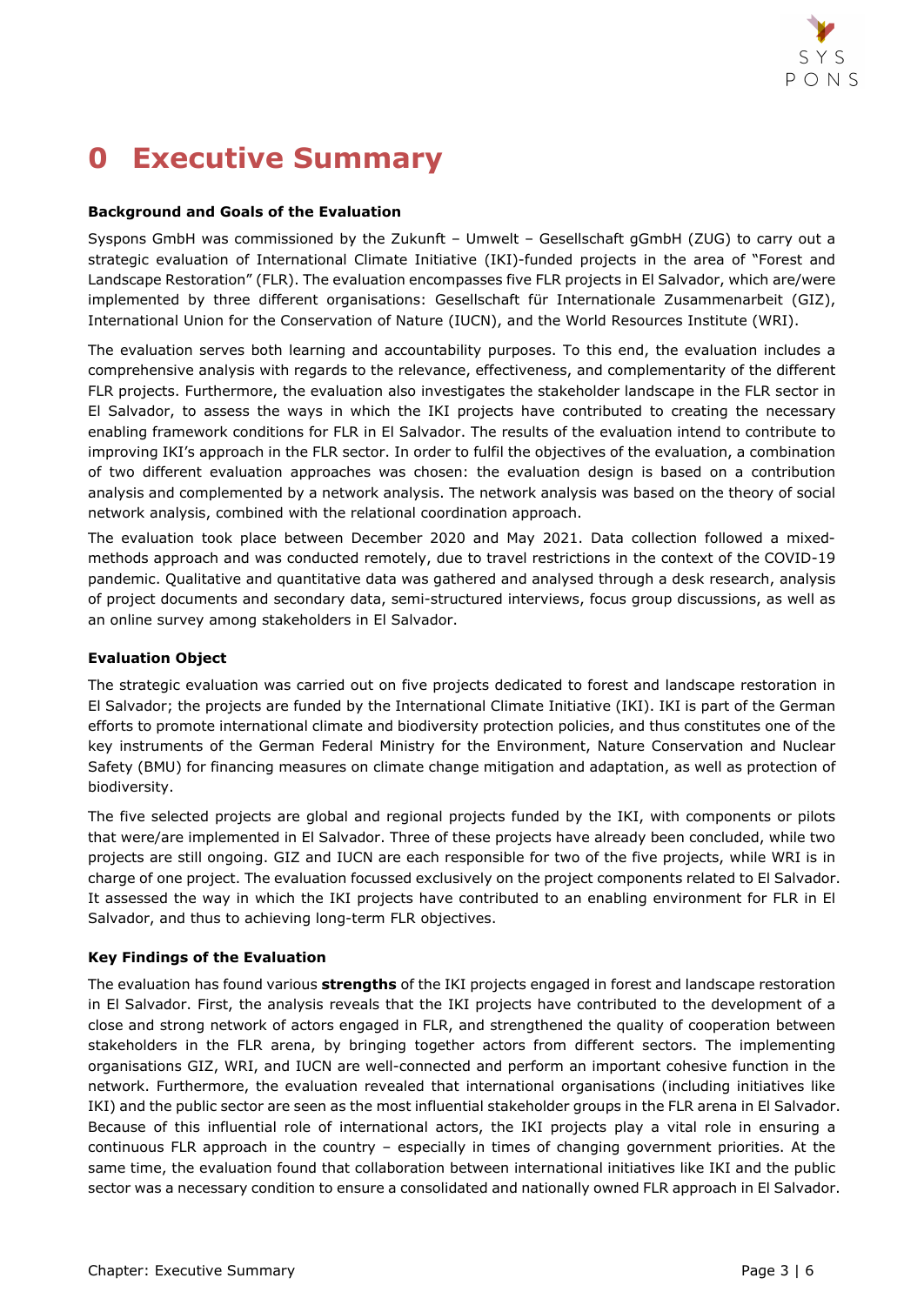

Further, the IKI projects were also found to be highly relevant and needs-oriented. The analysis shows that the projects are well aligned to the international and national strategic reference framework, and well embedded in the country's existing systems and structures. The projects' goals and activities reflect the objectives of El Salvador's government, and their implementation strategies build on existing processes and structures. As such, the projects have been able to support the partners' development, for example through offering strategic and policy advice as well as tailor-made capacity development. In this context, the political commitment from the former Salvadorian government has been key to the projects' goal achievement so far, allowing GIZ, WRI, IUCN, and their partners to exploit existing opportunities for development.

Moreover, the evaluation found that the five IKI projects have so far successfully achieved their overarching objective and have thus contributed to developing a more enabling environment for FLR, by supporting and developing the policies, systems, and mechanisms of key stakeholders. The contributions are reflected in the projects' outputs and outcomes in the areas of governance, restoration practices, research and knowledge management, monitoring, and economic and financial mechanisms in El Salvador. Moreover, the IKI projects supported the country in adopting innovative approaches to FLR, by facilitating learning and knowledge transfer, conducting economic analyses on the costs and benefits of FLR measures, setting up financial instruments and funding schemes for FLR , improving the monitoring of measures within the country both on a subnational and national level, fostering inclusive restoration approaches, and building local authorities' capacity to implement national FLR policies and measures. However, the results also show that the country still needs to make further steps in order to create an enabling environment for all stakeholders to become engaged in forest and landscape restoration (e.g. specifically with regards to the private sector and civil society).

In that regard, the evaluation also identified some **weaknesses** concerning the current status of the FLR arena in El Salvador and the projects' engagement, which create **opportunities** for the further engagement of IKI in forest and landscape restoration in the country. Overall, the maturity (i.e. the level of development) of El Salvador's FLR governance, restoration practices, research and knowledge management, monitoring, and economic and financial mechanisms was found to be still rather low. Furthermore, many relationships in the FLR network currently represent a top-down structure or are characterized as a 'oneway-street'. In addition, intra-sectoral cooperation is far more frequent than inter-sectoral cooperation. As such, the analysis reveals the opportunity for the IKI projects to further deepen cooperation by facilitating bottom-up processes as well as multi-sectoral approaches. While the stakeholders in the network generally possess a solid level of capacities to carry out FLR-related initiatives, these capacities are not equally distributed among the different sectors in the FLR arena (public sector, private sector, civil society, international organisations). In particular, the lack of financial resources among several stakeholder groups (especially civil society) signals a need and opportunity for IKI projects to support funding mechanisms for direct implementation of FLR measures.

Further, despite regular and cooperative dialogue between the IKI projects and other FLR initiatives, the cooperation did not yet result in synergies on the level of output and outcome. This finding results from a lack of strategic donor coordination on behalf of the government in El Salvador on the one hand, and a lack of strategic orientation and overarching steering within the IKI funding scheme on the other. This provides an opportunity for future IKI engagement to reflect on steering mechanisms and reinforce its coordination efforts with the objective of increasing synergies between its projects and other interventions within the country.

Finally, the analysis confirms that the **long-term impacts** of the IKI projects are plausible and could positively influence concrete activities that will support adapting to and mitigating climate change, conserving biodiversity, and strengthening social, ecological, and economical developments in El Salvador. However, a weakness lies in the high level of aspiration reflected in the projects' theories of change, which does not necessarily correspond with the available capacities (personnel resources, time, and funding) and impact mechanism (such as policy advice). Hence, a focus on strategies for uptake and utilization of results, as well as upscaling, can help the IKI projects to effectively contribute to their intended long-term impacts in the future.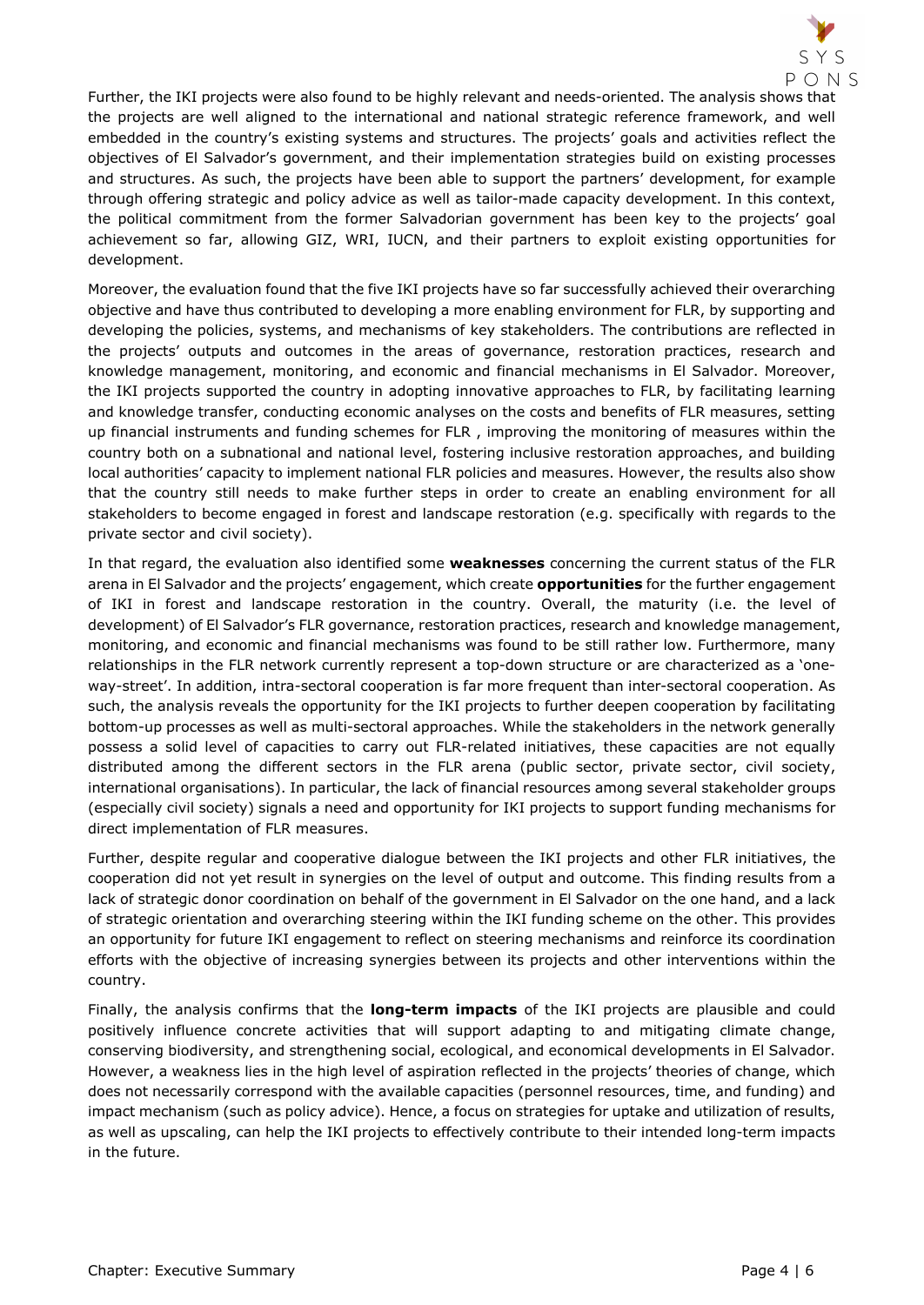

#### **Recommendations**

Based on the aforementioned results, the evaluation team has derived four recommendations. These recommendations are further elaborated in chapter 6 of the report.

#### **Strategic Recommendations**

- *1. If synergies at the output and outcome level are intended to emerge between IKI projects, steering towards such results is needed. Hence, IKI should set a clear strategic reference framework to provide orientation and guide the cooperation of the implementing organisations.*
- *2. If IKI seeks to achieve long-term-impacts with regards to the adaptation to and mitigation of climate change as well as the conservation of biodiversity, it should adopt mechanisms to reduce the attribution gap that currently exists between the projects' outcomes and the intended impacts.*

#### **Conceptual Recommendations**

- *3. IKI interventions in El Salvador should make use of the insights generated by the network analysis for embedding future projects into the network, monitoring its development, and targeting those network features that have been found to entail the most potential for future development.*
- *4. Future IKI interventions should continue to embrace the needs-orientation displayed so far, to ensure that the projects are well-aligned with existing national/regional FLR strategies and build on existing knowledge, systems and mechanisms.*